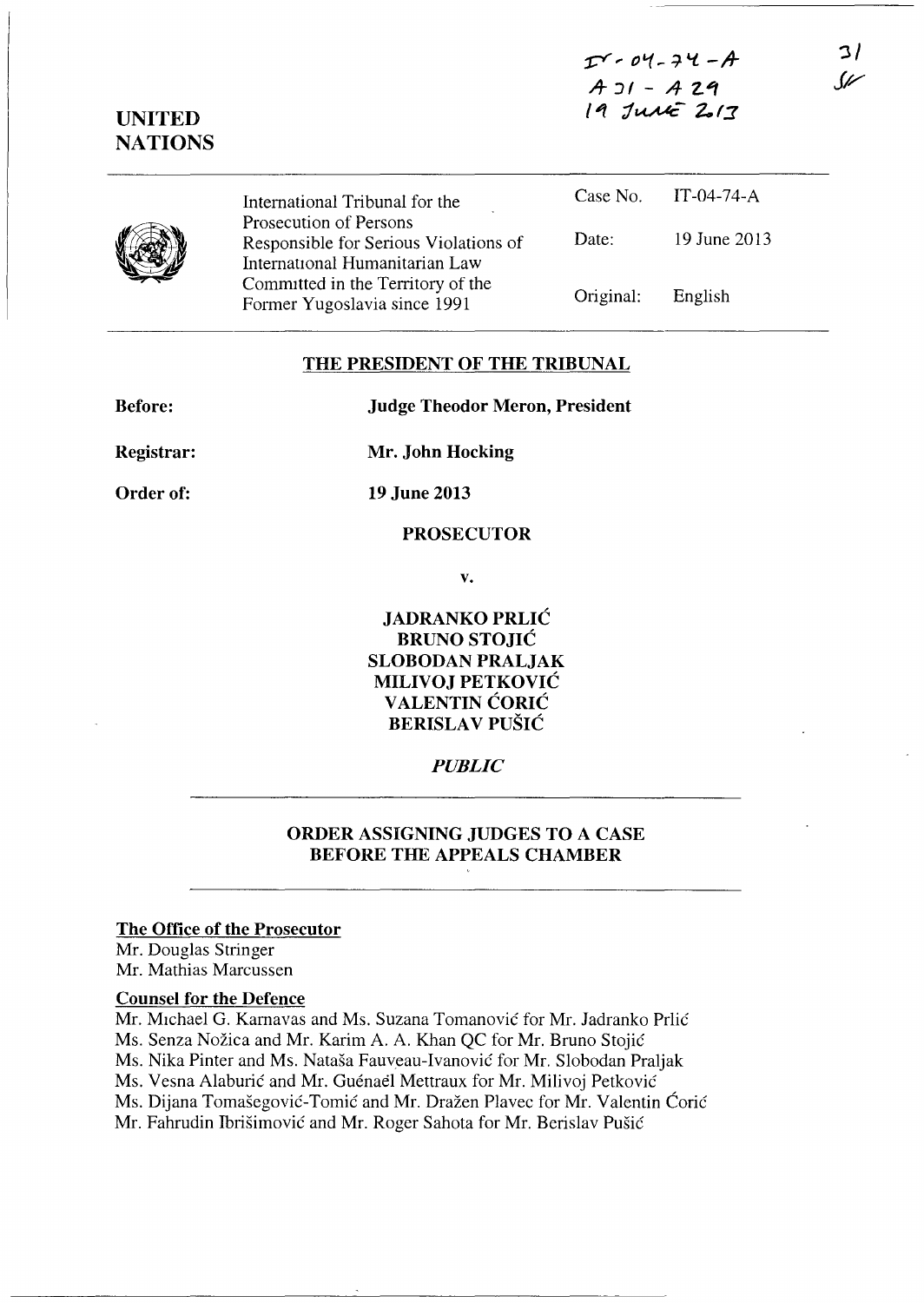**I, THEODOR MERON,** President of the International Tribunal for the Prosecution of Persons Responsible for Serious Violations of International Humanitarian Law Committed in the Territory of the former Yugoslavia since 1991 ("Tribunal");

**NOTING** the judgement rendered by Trial Chamber III of the Tribunal on 29 May 2013;<sup>1</sup>

**NOTING** "Jadranko Prlić's and Bruno Stojić's Joint Motion for Extension of Time to File Notices of Appeal", filed jointly by Jadranko Prlić and Bruno Stojić on 6 June 2013;

**NOTING** the "Expedited Motion on Behalf of Valentin Coric Seeking an Extension of Time to File Notice of Appeal and Associated Relief", filed by Valentin Ćorić on 10 June 2013;

**NOTING** "Milivoj Petković's Motion for an Extension of Time to File his Notice of Appeal", filed by Milivoj Petković on 10 June 2013;

**NOTING** the "Prosecution Joinder in Defence Motions for an Extension of Time to File Notices of Appeal", filed by the Office of the Prosecutor of the Tribunal on 14 June 2013;

**CONSIDERING** Articles 12 and 14 of the Statute of the Tribunal and Rule 108 of the Rules of Procedure and Evidence of the Tribunal ("Rules");

**NOTING** that Rule 19(A) of the Rules authorizes the President of the Tribunal to coordmate the work of the Chambers;

**CONSIDERING** the composition of the Appeals Chamber of the Tribunal as set out in document IT/263/Rev. 5, issued on 4 June 2013;

**CONSIDERING** the appeal management and case distribution needs of the Tribunal;

<sup>&</sup>lt;sup>1</sup> Prosecutor v Jadranko Prlić et al, Case No IT-04-74-T, Jugement, 29 May 2013